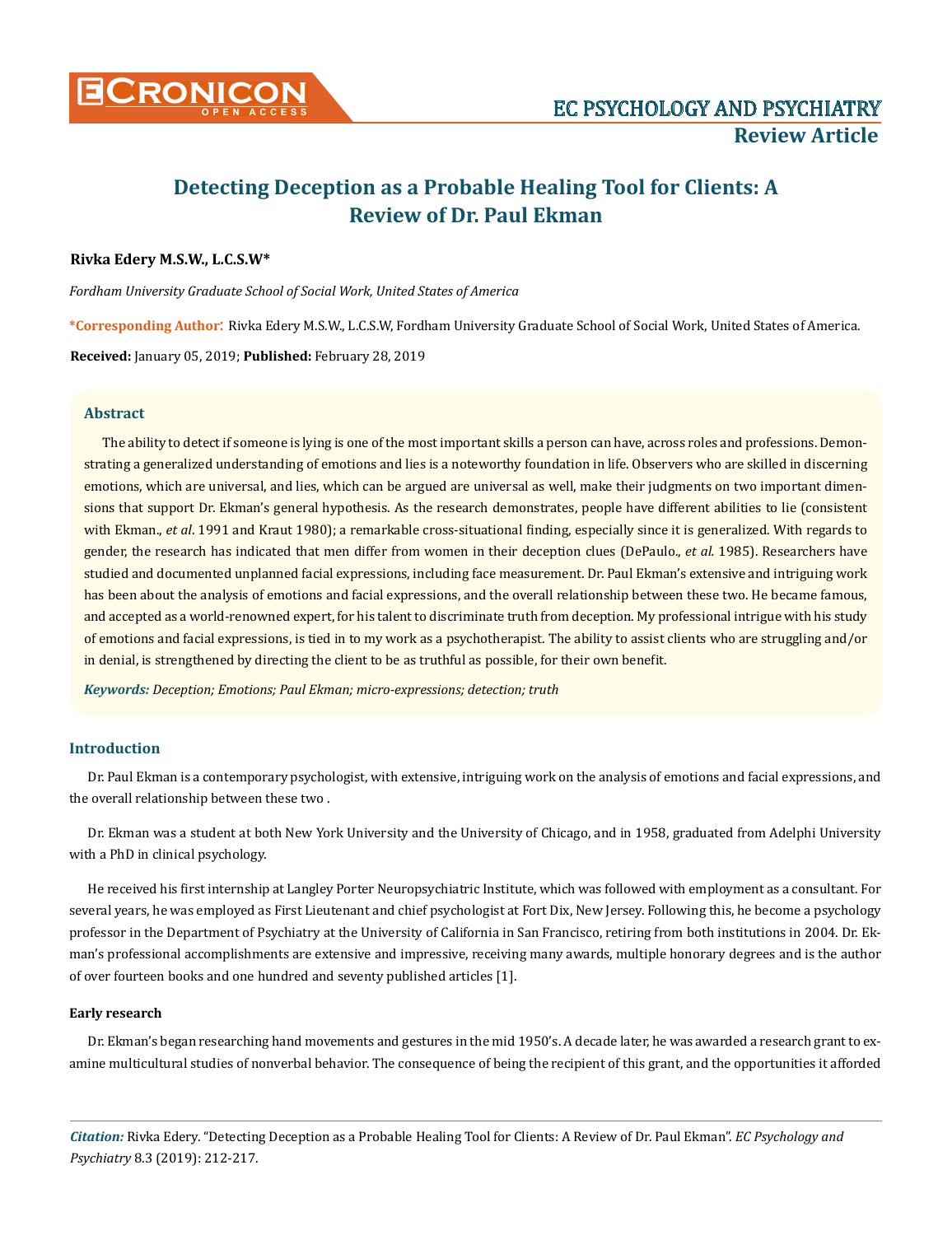him, led to his acclaimed studies in emotion and facial expression. In the late 1960's, he studied nonverbal behavior of the Fore people, in Papua, New Guinea. Dr. Ekman's choice to study this particular group, was based on their physical isolation in the South East Highlands, and Stone Age. Not surprisingly, his research yielded the most persuasive that facial expressions are universal [1].

Dr. Ekman started to analyze deception in 1967, specifically working with patients who lied to the clinicians about their emotional state. He analyzed patients who lied about not being depressed, but who eventually took their own lives. Ekman and Friesen studied slow motion films of the patients, and micro facial expressions which exposed strong negative feelings *the patient was attempting to conceal* [2].

Ekman's findings instigated the advancement of the Facial Action Coding System (FACS), the gold standard for detecting any movement the face can make. In 1978, Ekman, together with W. Friesen, established FACS as the first and only all-inclusive tool for independently calculating facial movement. The Facial Action Coding System (FACS), labeled every facial and bodily expression. Ekman has studied the science and social influence behind lying and *what significance lying has to our mental well-being*. In 2003, Ekman together with J. Hagar, made some adjustments, and J. Hagar is the third author. With the partnership of Terry Sejnowski, Ekman was able to study facial measurements with the aid of computers [2].

## **Current work**

In 2004, Dr. Ekman retired from his three-decade long professor role. He endeavored to convert his research into resources that would be beneficial for the general public. Forming the Paul Ekman Group (PEG), writing, his popular book, *Emotions Revealed*, and with his earlier publication, *Telling Lies*, national and regional law enforcement groups began reaching out to his organization for assistance. Responding to the need, he established seven training tools to augment understanding of emotions and relationships. Dr. Ekman's two main products are: Micro Expressions Training Tool (METT) and Subtle Expressions Training Tool (SETT). METT educates the user how to notice covert emotions in under an hour. SETT educates the user to notice the first signs of emergent emotions, also in under an hour [1].

Dr. Ekman is famously known as "the human lie-detector". His significant contribution to the field of psychology, and to society in general, is his decades-long research into human emotions and matching facial expressions. Amazingly, he has catalogued thousands of facial expressions, theorizing that not all expressions are the upshot of culture. He theorized that f*acial expressions are biological since they convey human universal emotions*, such as surprise, sadness, anger, fear, disgust and joy. Basic human emotions are also universal, and Ekman identifies them as: sensory pleasure, contempt, relief, excitement, guilt, contentment, amusement, embarrassment, pride in achievement, shame, and satisfaction. He postulated that culture would not be a barrier to translating the matching emotion, to facial expression [3].

Taking his fascinating work even further, he partnered with Dr. Maureen O'Sullivan, to analyze micro-expressions. (Micro-expressions are diminutive, involuntary modifications in facial expression that can denote discomfort and anxiety). These micro-expressions exhibited by people, were analyzed by Ekman and O'Sullivan, in order to distinguish if they were telling the truth or lying. They discovered, during the course of their research, that very few people can naturally identify dishonesty. (I would be curious to know if micro-expressions can express unconscious motives, especially if the person is not aware, they are being deceptive, due to a variety of reasons [3].

#### **The Role of Emotion**

When referring to emotions, perhaps we initially cogitate the subjective state of the person experiencing them, not to include the role of emotion on behavior and physiology. However, it is crucial to mention the role of emotional reactions on body chemistry and functioning. Emotions can actually alter body chemistry, a fact well known in today's day and age of science. Let's consider the emotion of fear, for example, an emotion that is primitive and relatable by everyone. Fear raises blood pressure, which triggers a release of adrenaline, and the person experiences the shift of bodily state. Another very well known, relatable example on the role of emotion, is with anxiety or sadness. These emotions involve the process of secretion and absorption of dopamine and serotonin [3].

The significance of discussing the role of emotion is that behavior is significantly affected by emotion. Some typical examples would

*Citation:* Rivka Edery. "Detecting Deception as a Probable Healing Tool for Clients: A Review of Dr. Paul Ekman". *EC Psychology and Psychiatry* 8.3 (2019): 212-217.

213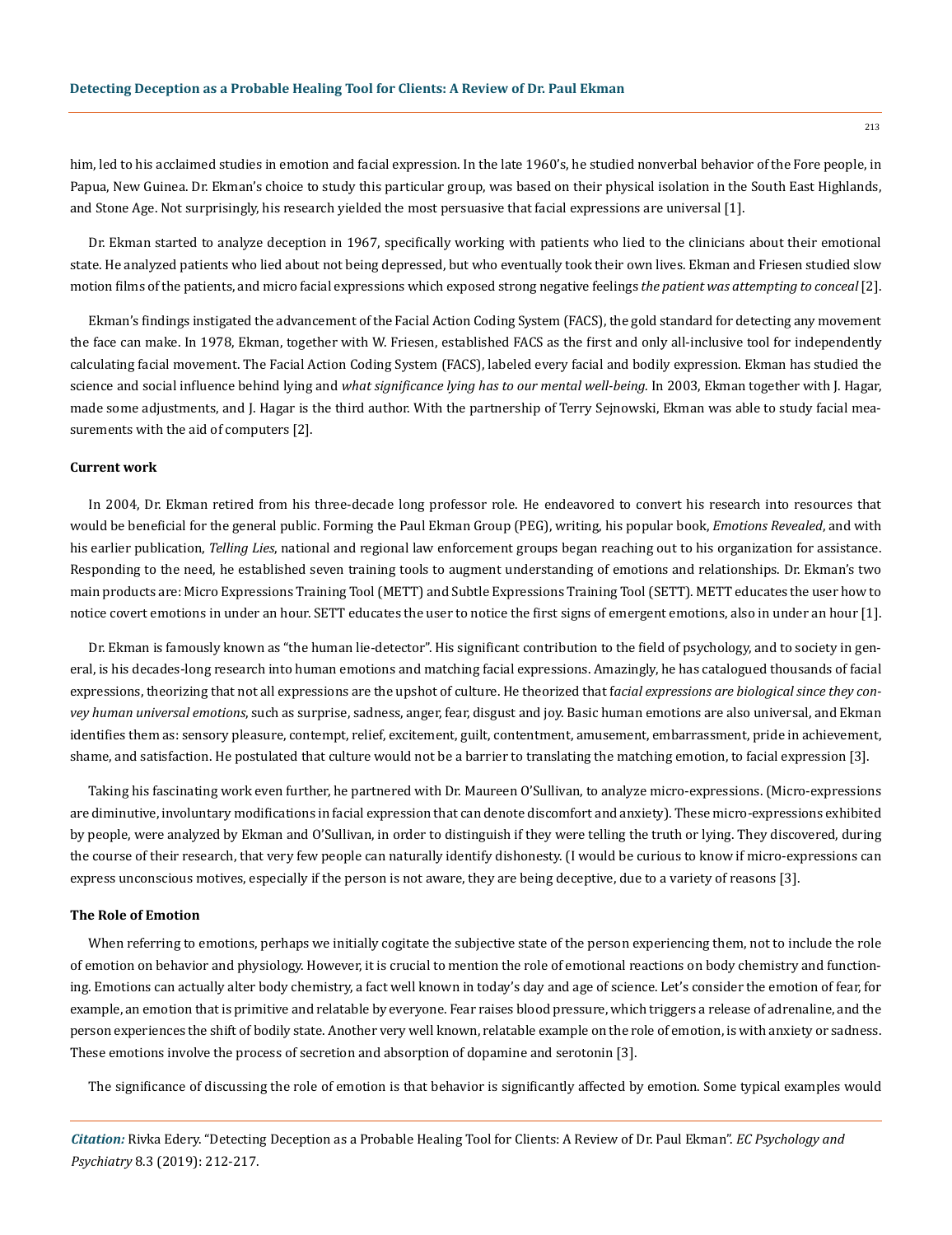include a person's angry response in response to social injustice. If that anger is used constructively, the person can use that emotion to fight against social injustice, influencing others to do the same. This is a positive example of how emotion affects behavior. A person who is predominantly ruled by fear, and I emphasize predominantly because just having certain emotions, does not necessarily mean their behavior will be affected by it every time, may avoid contact or exhibit hiding behaviors. A positive emotion, like happiness, may inspire more open, talkative and friendly behavior. Since emotions strongly affect behavior, emotions also affect moral development. Consider all of the actions and behaviors that have propelled society forward, changes and policies made all driven by emotion and other factors [4].

#### **Same emotions across the Globe**

Every person, no matter where in the world, encounters emotion, and although out of scope for this paper, I will mention that animals also experience emotions (think happy puppy when owner comes home). Although some cultures emphasize certain emotions over others, the following basic emotions are experienced by people across the universe, and cultures. These basic emotions identified by psychologists are anger, fear, disgust, surprise, happiness, and sadness. The reason for mentioning these main emotions as universal, is because they can be read and understood by most people. For example, any person regardless of their culture, would recognize a frown as possible sadness, a smile as happiness, or a scowl as potential anger. But what about shame? Would that be easily detectable across cultures? And specifically related to Dr. Ekman's work, can truth or deceit be detected and if so, is this universal? To answer this question, we must first ask how precise people are at discerning lies [4].

#### **Deception detection and the role of signals**

At the onset of Dr. Ekman's research, he believed that the face might be a promising place to look for signals. His reasoning was that humans had a significant history of using the face to communicate, and that natural selection would have rewarded the ability to obscure emotion. He focused on things like "illustrators" (hand gestures while talking; which Ekman found to lessen as a liar focused on keeping his facts straight), or the even stronger "emblems" (including the Freudian slip of giving an interviewer the finger absent-mindedly). Ekman states that the exception in which the face proved revealing, was "micro affect displays," or micro-expressions. These are fleeting flashes of the emotional truth contradicting a false face. These "micro affect displays" lasted between one twenty-fifth and one-fifth of a second and could be noticed only by the instinctively gifted or the well trained, or via slow-motion video [5].

Lying is defined as a deliberate falsification, in which the target has not been forewarned of the speaker's intention to lie [6]. This is dissimilar to other forms of deception, like with poker players or magicians, where the audience is made aware, directly or indirectly, that incorrect information may be furnished.

Studies done on lie detection suggest that, overall, people's accuracy in detecting adults' lies basically happen by chance [7]. These results may reflect adult liars' ability to conceal indicators of deception, observers' inability to perceive cues exhibited by liars, or both. These research findings can also be made available for use in the courts and in the legal arena. It is hard to tell when witnesses are telling the truth or are being deceitful.

As children age, according to developmental research, they have a better understanding of deception, and are better able to lie to others as well (DePaulo, Stone, and Lassiter, 1985; Lewis, 1993; Talwar and Lee, 2002; Wilson, Smith, and Ross, 2003). Another interesting point is that the research does not support that young children's lies can more easily be discerned in comparison to adults who lie. However, some evidence shows that discerning truth and lies in children aged six to seven years old, were easily detectable by adults observing them.

The role of emotional signals is a critical element to discuss. They are the conduit for exchanging or sharing of vital information. Emotional signals are vital to human survival, especially when warning of danger. Emotional signaling plays an integral and evolutionary purpose, and it would come as no surprise that it is linked in with detecting deception. There is a broad scope of signals that people use to express how they feel, such as gestural, vocal and facial signals [4].

Research has also been conducted on voice signals. In a study done where British listeners where compared to people from remote Namibian villages unexposed to Western culture, the recognition of non-verbal emotional vocalizations, such as screams and laughs, were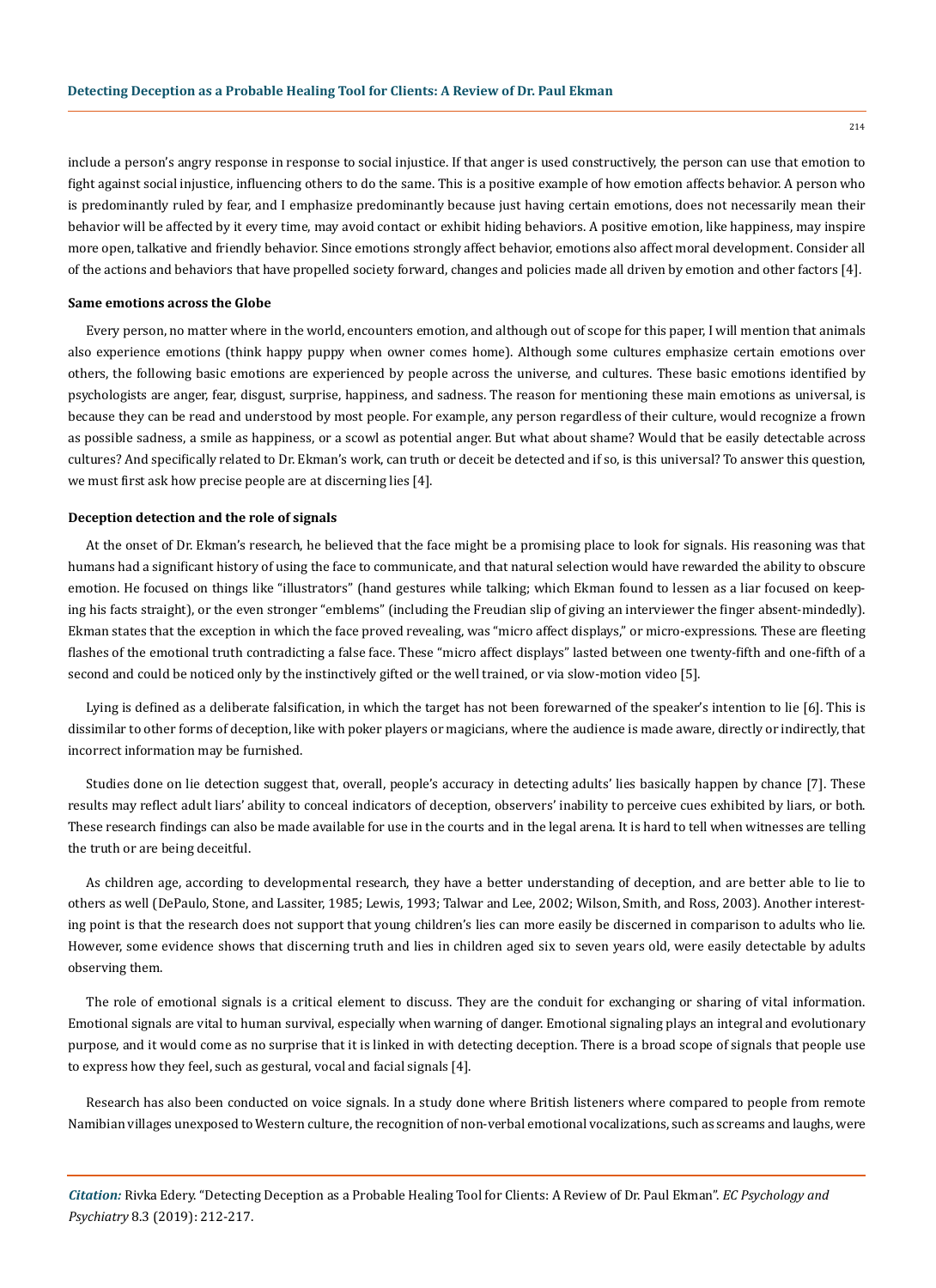examined. The results revealed that from non-verbal vocal signals, multiple emotions can be universally recognized. The same research also showed a specific pattern, that with a few other emotions, it was *recognized* across these cultural groups, but only *acknowledged* within this group. The results also showed that there are a group of mostly negative emotions that have more developed signals across various modalities [4].

In contrast to mostly positive emotions, that are shared with signals that are culture-specific [8], of particular interest to the investigators, was if the precision in spotting deception from demeanor in high-stake lies is unique to those lies or generalizes to other high-stake lies. The investigators discovered that observers' precision in judging deception in the crime scenario was positively correlated with their precision in judging deception in the opinion scenario. Their results found, as well as P Ekman and M O'Sullivan's (1991) finding of a positive correlation between the skill to ascertain deceit, and the ability to identify micromomentary facial expressions of emotion. The research results indicated that the skill to detect high-stake lies is extended to different high-stake situations involving deception. The researchers hypothesize that this is most likely because of the presence of emotional clues that betray deception in high-stake lies. What was significant in their discovery, is that detection accuracy and confidence in one's ability were not connected; these null results reproduce other findings that confidence and detection accuracy are not correlated (e.g., DePaulo and Pfeifer, 1986; Ekman and O'Sullivan, 1991).

#### **The Critics**

Dr. Ekman's work stimulated an enormous federal program in American airports called SPOT, which stands for Screening of Passengers by Observational Techniques. With a huge cost of about \$200-million annually--\$900-million in all since 2007--the program, run by the Transportation Security Administration, organizes more than 3,000 officers to look for behavioral cues in the faces and body language of airline passengers. If any passengers seem suspicious, they are separated and prevented from further travel, until cleared. In some cases where passengers display more signs of deceitfulness during an interview, they are referred to law enforcement [5].

However, Dr. Ekman's lie-detection work has long had academic critics, with the main criticism being that he did not prove that his behavior-based lie-detection techniques are effective. The Government Accountability Office, during November 2013, advocated that Congress cease funding of the TSA program. Their main argument was that neither scholarship in general nor specific analyses of SPOT provided any proof that destructive intent could be deduced by looking at body language or facial cues. There are many academics who maintain this negative view of SPOT. Ekman provided a counter-argument that the government did not evaluate the most up-to-date and pertinent research on the subject. Furthermore, by removing behavioral-detection officers out of airports, it may open the doors for terrorists to inflict damage. His critics complain that the world's most famous lie detector, has provided an exaggerated account of his findings to a credulous press and policy makers, perhaps even exaggerating the truth [5].

## **Conclusion**

The ability to detect if someone is lying is one of the most important skills a person can have, across roles and professions. *Demonstrating a generalized understanding of emotions and lies is a noteworthy foundation in life.* Observers who are skilled in discerning emotions, which are universal, and lies, which can be argued are universal as well, make their judgments on two important dimensions that support Dr. Ekman's general hypothesis. As the research demonstrates, people have with very different abilities to lie (consistent with Ekman., *et al.* 1991, and Kraut, 1980); a remarkable cross-situational finding, especially since it is generalized. It is remarkable, especially since there is the additional modification which is the result of having different abilities to lie. With regards to gender, the research has indicated that men differ from women in their deception clues (DePaulo., *et al.* 1985). Researchers have studied and documented unplanned facial expressions, including face measurement. Perhaps inspired by Freud, who once wrote, "*No mortal can keep a secret. If his lips are silent, he chatters with his finger-tips; betrayal oozes out of him at every pore*" [5].

Dr. Ekman's work has been categorized into basic research and applied research. The basic research portion that applies to my direct practice involves the research pertinent to the psychology of emotion. However, the basic research also encompasses basic topics in psychology, like deception and pain. The applied research portion includes studies analyzing measurements taken of the face, pertaining to mental or physical health factors, something I most likely will not apply to my direct practice.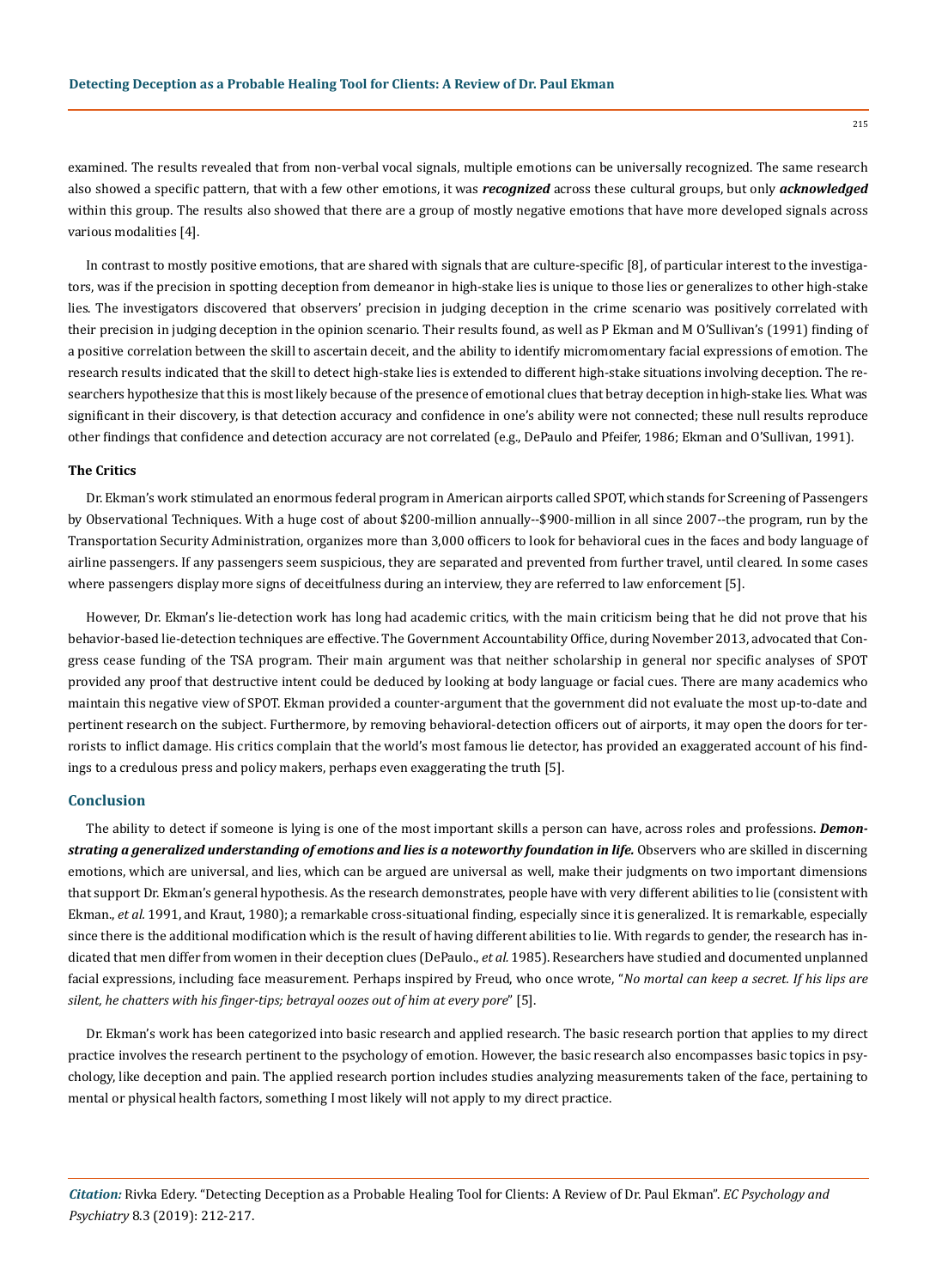Teaching my clients contemplative practices, based on research, offers them a good chance to ease some aspects of their psychological problems, promote prosocial behavior and self-awareness. One significant tool I share with clients, is helping them to learn about one's emotions, especially those that make deception a more favorable choice. Psychological science has well established tools and models for understanding the mind and encouraging well-being, and Dr. Ekman's work is a significant part of this.

For a client to experience long-lasting change, it will require effort and commitment on their part. As their therapist, it is incumbent upon me to syndicate the techniques and frameworks from these traditions, and on the research of deception, to help my clients advance their emotional experience and socioemotional behavior. For example, take Client A, a male in his mid-30's, with a life-long history of difficulty mediating and regulating his anger. He self-reports prior refusal to seek professional help, and has only come to me for help, due to a work suspension by his current employer. As an initial intervention, the first task after the initial intake and assessment procedures, would be to guide Client A in being completely honest about this problem. Since I am not professionally trained in Dr. Ekman's approach, I would not be measuring this client's facial expressions to determine if he is in fact, being completely honest about his anger management issue. However, I would monitor his micro-facial expressions, without making it obvious or uncomfortable for either of us. Some of the benefits of using this approach, would include setting a very necessary professional boundary: the need for Client A to tell the truth, so appropriate interventions can be formulated. Another benefit would be to find out if he committed any crimes, or plans on hurting himself or anyone else, as a consequence of his anger.

The preassessment, assessments, and post assessment, include self-reports and tasks to capture changes in emotional behavior, and that require, and perhaps even assume, that the client is telling the truth. In my professional view, I see the relationship between understanding emotions, and truth telling, as inseparable. Each of my tasks, in unison with Client A, include increasing mindfulness so he can become aware of his emotions.

I would share the research of Dr. Ekman's and the field of psychological science, on emotion, and the powerful effect it has on human behavior. Following this, would be assisting him using breathing and relaxation techniques, to reduce trait negative affect, rumination, negative thinking depression, and anxiety. My clinical tools would not end with this. The positive aspect is just as important, and therefore I would coach him in increasing trait positive affect and mindfulness. Utilizing a series of behavioral tasks, our ongoing clinical work will aid Client A, and subsequent clients, to have an increased recognition of emotions in himself, and others, and greater self-management. Hopefully, this will help mitigate more functional behaviors [9-15].

#### **Bibliography**

- 1. [Ekman P. "About Paul Ekman" \(2018\).](https://www.paulekman.com/about/paul-ekman/)
- 2. [Ekman P. "Why don't we catch liars?"](https://www.jstor.org/stable/40972316) *Social Research* 63.3 (1996): 801-817.
- 3. Ekman P., *et al*. "A few can catch a liar". *[Psychological Science](https://www.paulekman.com/wp-content/uploads/2013/07/A-Few-Can-Catch-A-Liar.pdf)* 10.3 (1999): 263-266.
- 4. [Ekman P. "What Scientists Who Study Emotion Agree About".](https://www.ncbi.nlm.nih.gov/pubmed/26817724) *Perspectives on Psychological Science* 11.1 (2006): 31-34.
- 5. [Shea C. "The Liar's 'Tell'". The Chronicle of Higher Education \(2014\).](https://www.chronicle.com/article/The-Liars-Tell/149261)
- 6. [Frank MG and Ekman P. "The ability to detect deceit generalizes across different types of high-stake lies".](https://www.ncbi.nlm.nih.gov/pubmed/9177024) *Journal of Personality and Social Psychology* [72.6 \(1997\): 1429-1439.](https://www.ncbi.nlm.nih.gov/pubmed/9177024)
- 7. Vrij A., *et al*[. "Pitfalls and Opportunities in Nonverbal and Verbal Lie Detection".](https://www.ncbi.nlm.nih.gov/pubmed/26168416) *Psychological Science in the Public Interest* 11.3 [\(2010\): 89-121.](https://www.ncbi.nlm.nih.gov/pubmed/26168416)